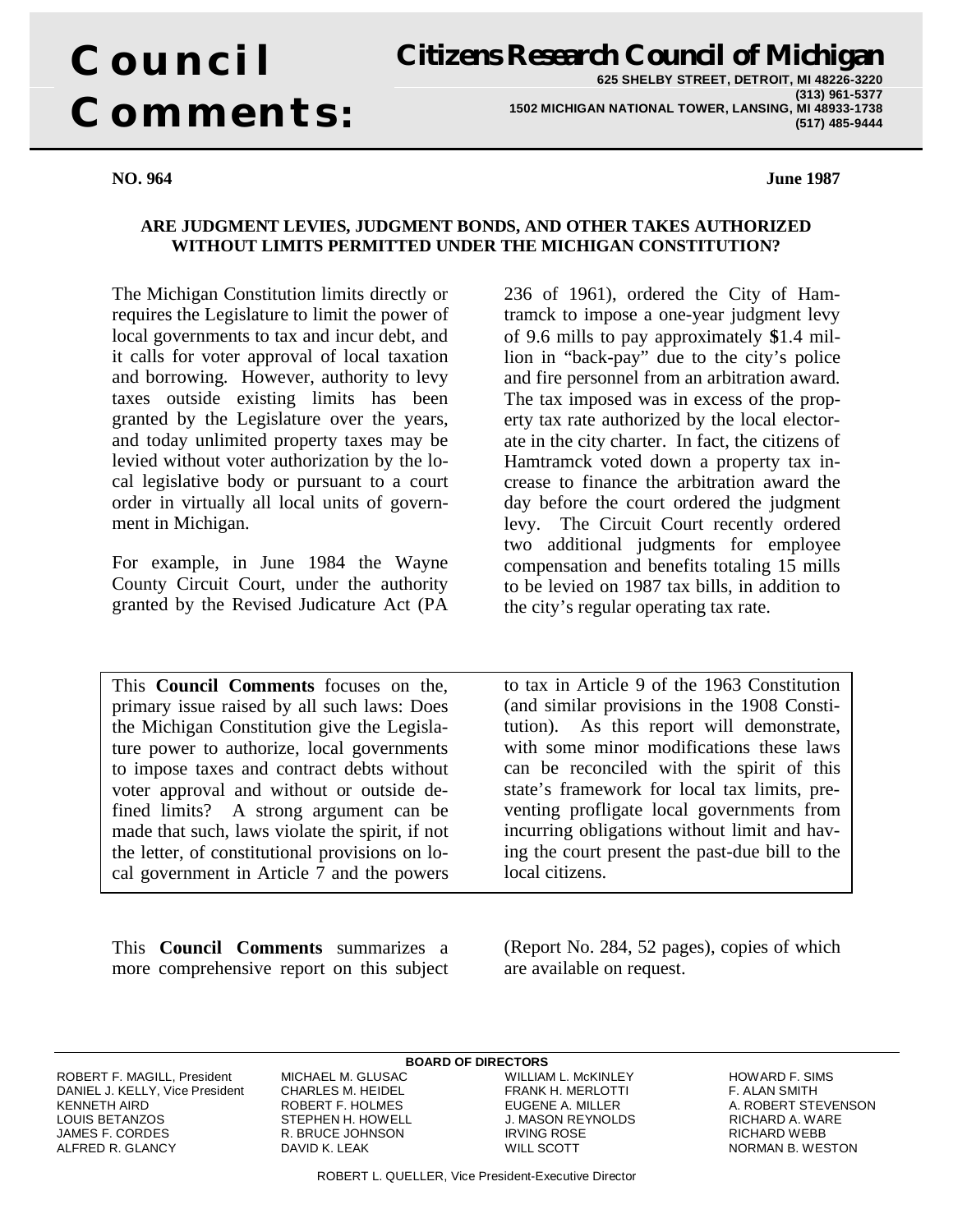#### **A HISTORICAL OVERVIEW OF TAX LIMITS AND LOCAL HOME RULE IN MICHIGAN**

**Fiscal Limits and the Beginnings of Local Government in Michigan.** As early as 1850, the citizens of Michigan authorized the Legislature to provide by law for the creation of cities and villages. The citizens of Michigan also placed certain requirements on the Legislature when exercising this authority. Article XV, Section 13, of the 1850 Constitution stated: "The Legislature shall provide for the incorporation and organization of cities and villages, and shall restrict their powers of taxation, borrowing money, contracting debts, and loaning their credit." Under the 1850 Constitution, the Legislature would grant a "municipal charter" by enacting a "local act." A separate act was adopted for each municipality, and the "charter" could only be altered or amended by the state Legislature.

As required by the Constitution, each municipal charter contained limits on the municipality's ability to impose taxes and contract debts. Since Michigan's constitutional declaration of rights prohibited the Legislature from enacting a law impairing the obligation of a contract, municipalities were authorized to incur debt and impose general taxes up to certain limits, and to impose debt taxes without limit to repay legally incurred debt. Although municipal charters technically authorized an "unlimited" tax for debt retirement, the tax was, in fact, limited since the ability to contract debt was limited.

The Michigan Supreme Court held these provisions to be crystal clear in intent, holding in several decisions that:

- 1. The Legislature had an imperative duty to impose tax and debt limits on cities and villages.
- 2. Taxes for general operating purposes

could not exceed the statutory limits, although local units could levy taxes up to those limits.

- 3. Cities and villages could not incur debt exceeding the constitutionally required, legislatively established limits, and once debt was issued, sufficient taxes must be imposed to repay the debt.
- 4. A contract with a municipal corporation was valid only if the municipal corporation had the legal authority to raise by taxation the amount which it had agreed to pay -- the right to contract was limited by the right to tax.

**Home Rule and the 1908 Constitution.** Home rule was first authorized in Michigan by provisions in the 1908 Constitution which required the Legislature to provide for the incorporation of cities by adopting "a general law" that authorized local citizens to frame, adopt, and amend a city charter. The general law adopted by the Legislature must also limit the rate of taxation imposed by a city for municipal purposes and restrict its power to borrow money and contract debt. It is crucial to understand the relationship of these requirements: there must be a tax limitation and a debt limitation, both of which must be placed in the general act providing for the incorporation of a city through the process of drafting and adopting a charter by the local electorate. The Constitution required the Legislature to adopt a similar law for villages.

Pursuant to the constitutional mandate of local home rule, the Legislature adopted the Home Rule Cities Act providing that a municipal charter adopted by the local electorate could authorize taxes of up to 20 mills for operations and could authorize the issuance of debt of up to eight percent of assessed value, with unlimited taxing authority to repay the debt and voter approval required for each specific debt issue. Two ex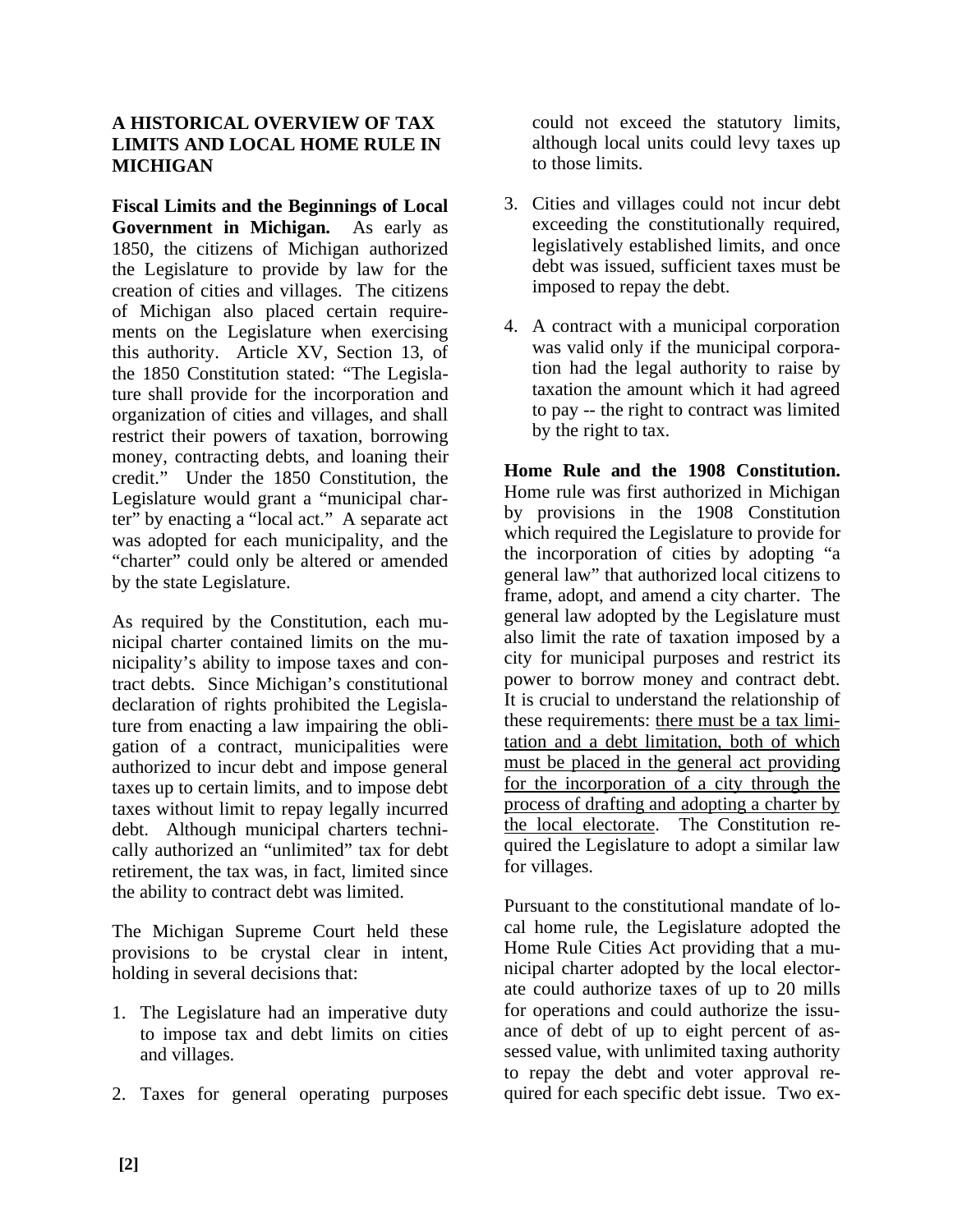ceptions to the debt limit were authorized - mortgage bonds to own and operate a public utility, if the debt did not impose a liability on the city, and emergency bonds in limited amount and duration. While these bonds were not subject to the general limits, they were, however, subject to specific limits.

Again the courts had little trouble interpreting the intent of these provisions, holding that:

- 1. Since the Constitution required the Legislature to limit the power of cities and villages to tax and contract debt, it also by implication authorized the Legislature to raise or lower the limits as it saw fit, subject to charter amendment by the local electorate if the limits were increased. The Legislature could alter these powers at any time, so long as the change did not impair the repayment of existing obligations.
- 2. The Constitution did not require the Legislature to place debt limits on negotiable obligations such as mortgage or revenue bonds because no debt, and no obligation, was incurred directly by the issuing jurisdiction.

The 1908 Constitution, like the 1850 Constitution, was silent on the subject of the taxing and borrowing powers of counties, townships, and school districts. It is also important to note that at this time most activities of state government were financed from a statewide property tax which had no limitations specified in the Constitution.

**The First Property Tax Revolt.** In 1932, during the depths of the Great Depression, an initiative petition was adopted by the electorate which amended Article 10 (the finance and taxation article) of the 1908 Constitution by adding Section 21. For the first time in the history of the state, strict limitations were placed in the Constitution on the amount of property tax that could be levied without voter approval.

The Supreme Court ruled the intent of the amendment was to provide a general limitation on the state from imposing or granting local units of government authority to impose property taxes without voter approval. Specifically, the state and unchartered local units of government could levy, without voter approval, a combined total of up to 15 mills. With voter approval, these units could levy up to 50 mills. These units were also authorized to levy property taxes without limit as to rate or amount, sufficient to pay the annual principal and interest on bonds issued prior to the adoption of the tax limitation amendment. After the adoption of the tax limitation amendment, units of government subject to the 15- and 50-mill limit could not issue general obligation bonds without voter approval to increase the constitutional property tax limits. These units of government must also pay any court ordered judgments, and absent a vote to increase the constitutional limit, the judgment must be paid from within the allocated millage.

Taxes levied by cities and villages were outside the 15- and 50-mill limits, but were subject to voter approved limits established in the locally drafted and adopted charter. That is, the citizens of Michigan were protected by the Constitution from taxes levied in excess of 15 mills (excluding pre-1932 debt) without their consent. The local electorate could exchange this constitutional protection for the tax limitations in a local charter which also, by constitutional direction, afforded protection from taxes levied without voter approval.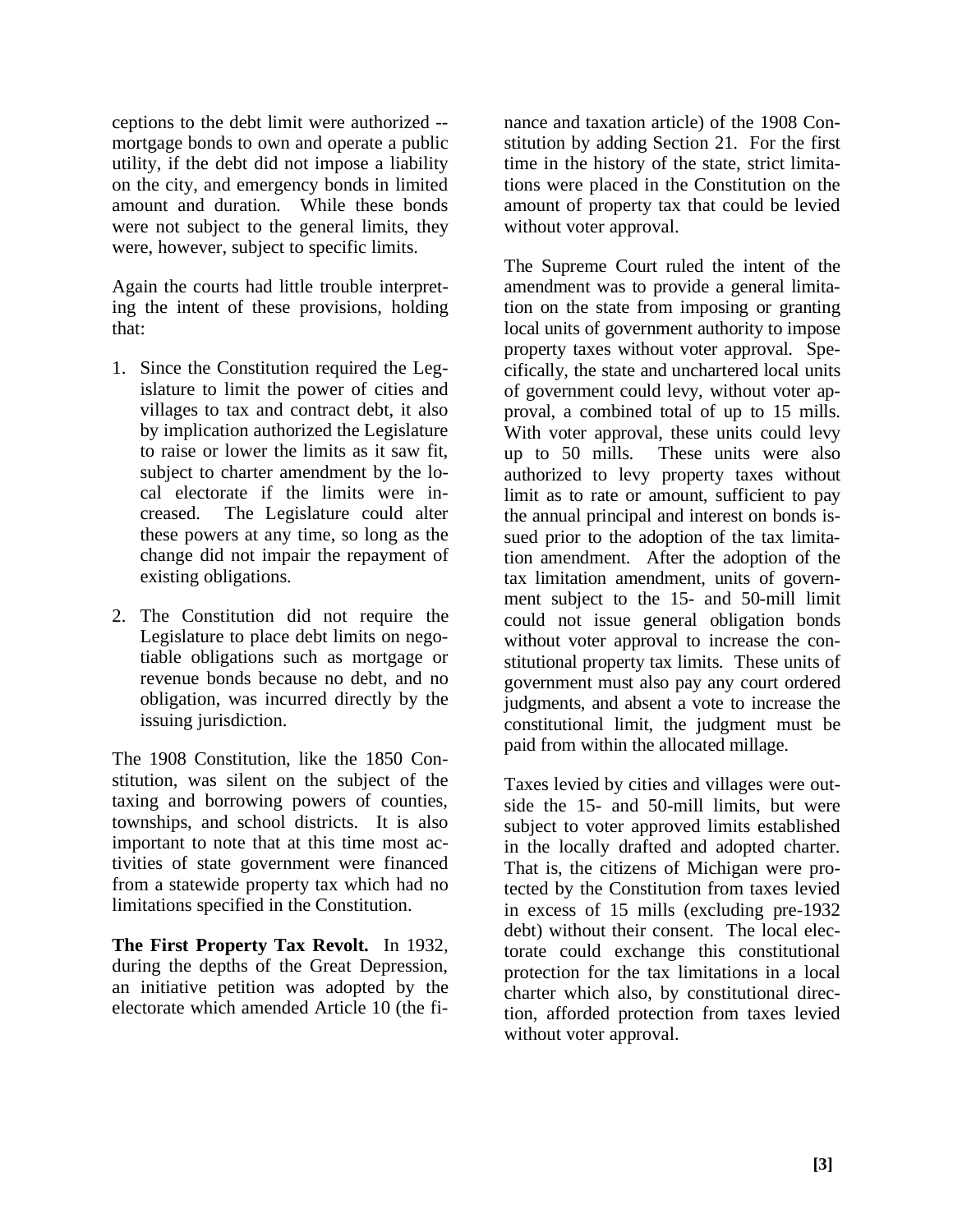#### **The Age of "Generated Public Necessity" Leads to the Vacillating Court.**

Although the tax limitation provisions of the Michigan Constitution appeared fairly restrictive and quite simple in the 1930's, a series of legislative actions and court interpretations in the 1940's and 1950's led the Supreme Court to conclude that "the 15-mill amendment has been bruised, beaten and backed to the brink of sterile and forceless words...[by] [b]ench law made of generated public necessity and pressured regression . . . ."

In a series of decisions involving the City of Port Huron, the Supreme Court ruled that taxes could be imposed outside of tax and debt charter limits by a court order when the court deemed the expenditures to be necessary. The Court also sanctioned the Legislature's release of local units of government other than cities and villages from the 15 and 50-mill limitations by permitting the local unit to adopt a state law as its local "charter." And the Court held that drain taxes were subject to the constitutional limits in nonchartered units but could be imposed outside of any statutory or charter limits in chartered units.

On the other hand, the Court did reaffirm that court-ordered judgments against nonchartered units are to be levied from within the constitutional tax limits, and in the late 1950's the Court began a retreat from the assault on property tax limits. It rejected a legislative attempt to create other "charter" authorities, declaring that in the future only local units qualifying under the historic definition of the term 'municipal corporation' could be released from the 15- and 50 mill limits. Shortly thereafter, the Court issued a strongly worded opinion on a legislative attempt to circumvent the constitutional limit on the state sales tax which said that the "most pressing rule for constitutional construction" is that "the provisions for the protection of life, liberty and property are to

be largely and liberally construed in favor of the citizen."

**The 1963 Constitution -- "The Property Taxpayers of Michigan Were Yensed."** The 1963 Constitution made minor changes to the home-rule provisions of the 1908 Constitution. The new wording is as follows: "The legislature shall provide **by general laws** for the incorporation of cities and villages. **Such laws** shall limit their rate of ad valorem property taxation for municipal purposes, and restrict the powers of cities and villages to borrow money and contract debts. Each city is granted power to levy other taxes for public purposes, subject to limitations and prohibitions provided by this Constitution or by law" (Article 7, Section 21; emphasis added). Note that in modernizing the language the drafters created ambiguity as to whether there must be a single law for city incorporation (and another for villages), and whether that law must also contain tax and debt limits; nevertheless, it is clear from the record that the intent was to continue such requirements.

In a definitive statement concerning the authority of the Legislature under Article 7, Section 21 (and similar language pertaining to charter counties in Article 7, Section 2), the Michigan Supreme Court said in a 1972 decision: "As to chartered counties the Legislature is under a constitutional duty to restrict their power to borrow money and contract debt. See Const 1963 art 7, sec 2. The Legislature is under a similar duty with respect to cities and villages under Const 1963 art 7, sec 21. As to chartered counties, cities and villages therefore any statute which provides an unlimited ability to contract "debt" would be in violation of the constitutional provision requiring the Legislature to limit the ability of these entities to contract debt" (emphasis added). Since the Constitution requires the Legislature to limit the authority of these units (cities, villages, and charter counties) to impose ad valorem property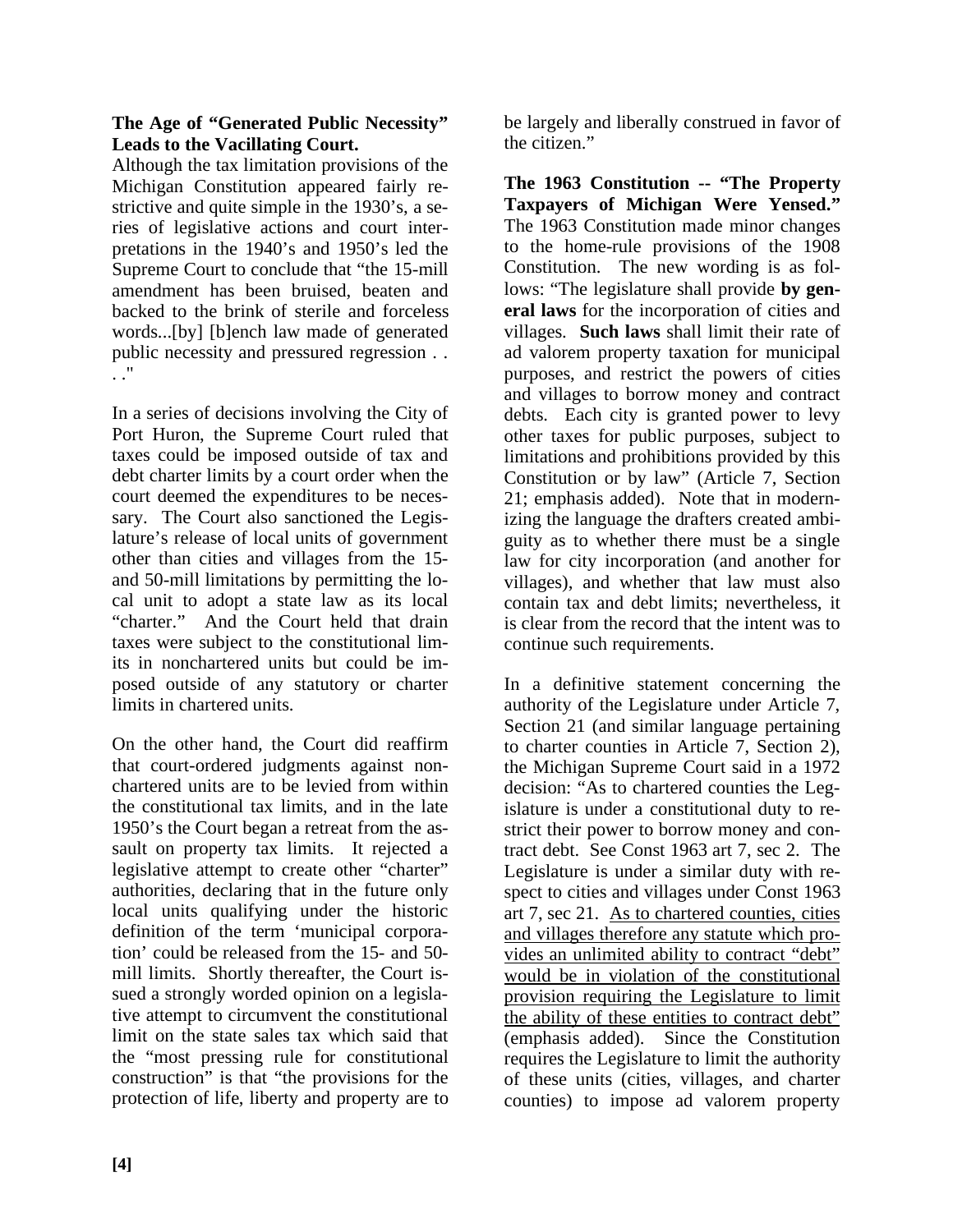taxes, any statute which authorizes an unlimited property tax would also violate the Michigan Constitution.

The new Constitution created two exclusions from the 15- and 50-mill tax limitation provisions: (1) "taxes imposed for the payment of principal and interest on bonds or other evidences of indebtedness or for the payment of assessments or contract obligations in anticipation of which bonds are issued, which taxes may be imposed without limitation as to rate or amount..."; and (2) "taxes imposed for any other purpose by any city, village, charter county, charter township, charter authority or other authority, the tax limitations of which are provided by charter or by general law." (Article 9, Section 6)

Although the drafters claimed they had continued in substance the 15-mill limit, the Court unanimously disagreed, holding that the first exclusion permitted all local units to impose unlimited taxes to repay indebtedness; all but one justice concluded that such taxes could be levied without voter approval. The Court also ruled that an operating deficit (considered to be an "other evidence of indebtedness") could be repaid with taxes imposed outside the 15- and 50 mill limits and without voter approval.

**The Second Property Tax Revolt.** In 1978 the voters approved an amendment to the 1963 Constitution that, among other things, closed the indebtedness exception noted above. The so-called Headlee amendment allowed unlimited taxes without voter approval to continue for bonds issued prior to the adoption of the amendment. Bonds issued subsequent to the amendment, however, required voter approval if unlimited taxes were pledged for debt service.

The amendment also prohibited local governments from levying "any tax not authorized by law or charter when this section is ratified or from increasing the rate of an existing tax above that rate authorized by law or charter when this section is ratified" without voter approval. Subsequently, the Court of Appeals held that the power of the courts to require tax levies in settling judgments must be harmonized with this tax limitation amendment, but gave little more than a hint as to the direction that must be followed.

## **WHERE LOCAL GOVERNMENT CONSTITUTIONAL TAX AND DEBT LIMITS STAND TODAY**

The current tax and debt limitations on local units of government in Michigan are as follows:

- For noncharter units of government, operating millage without voter approval is limited to a total of 15 mills. This limit may be increased to a total of not to exceed 50 mills for a period of 20 years with voter approval. Unlimited taxes in excess of the 15- and 50-mill limits may be levied to repay bonds issued, with voter approval, after December 23, 1978, or bonds issued with or without voter approval before that date.
- $\bullet$  For cities, villages, and charter counties, the Constitution requires that the general law that provides for the incorporation of these units also limit their powers of taxation, borrowing money, and contracting debts. Taxes imposed for purposes other than debt retirement are not subject to the 15- and 50-mill constitutional limitations, but rather to the limits provided in the general law and incorporated in the locally adopted charter. Taxes imposed for purposes other than debt retirement by the so-called "charter authorities" are limited by state statute and/or voter approval. As with non-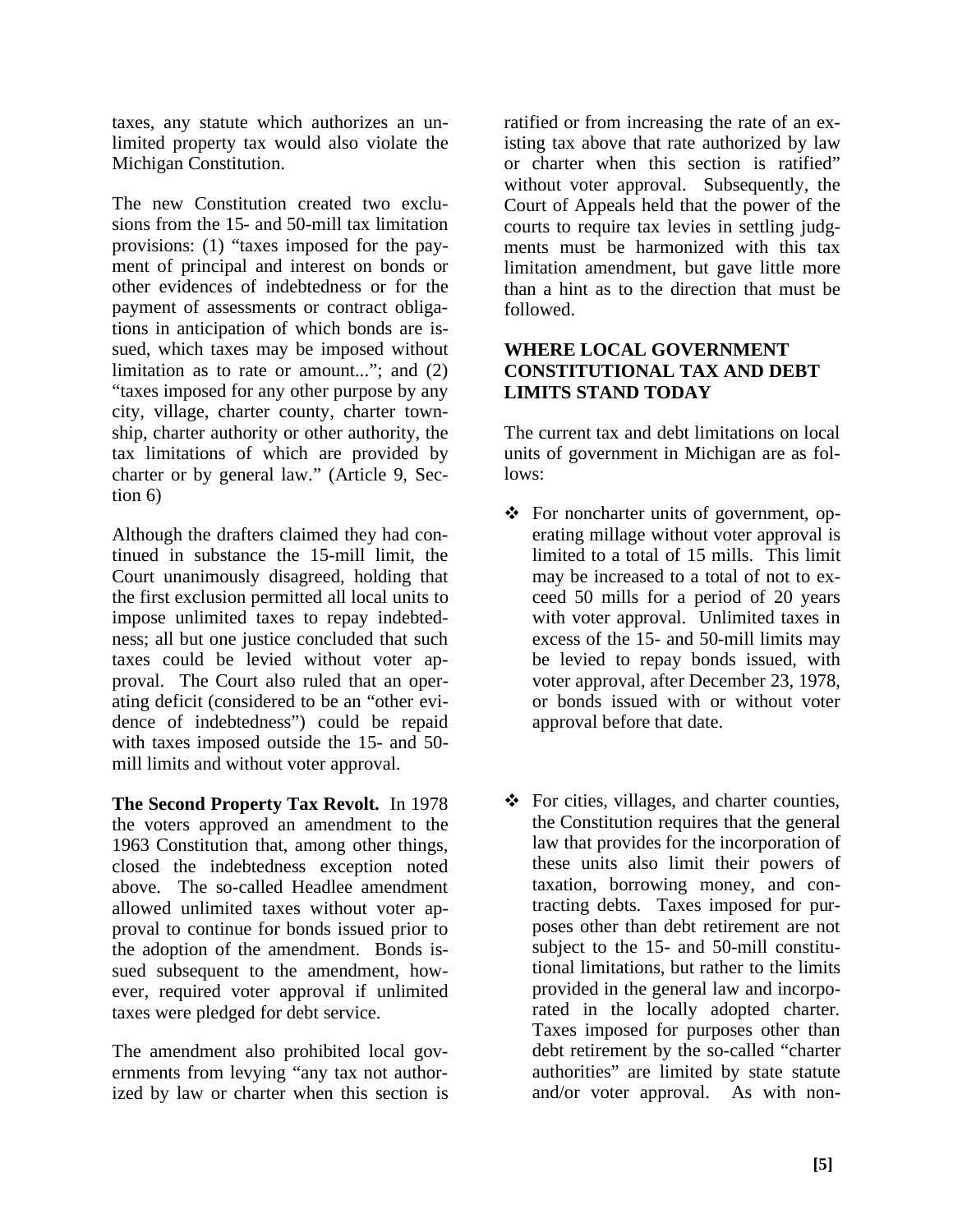charter units, the taxes imposed by cities, villages, charter counties, and other charter authorities may be levied to repay bonds issued, with voter approval, after December 23, 1978, or bonds issued with or without voter approval before that date.

There are several state statutes which authorize local government taxes and the contracting of debt that conflict with the spirit if not the letter of these limitations.

- **Unlimited judgment levies and judgment bonds authorized in the Revised Judicature Act and Court Ordered Bond Act**: The Constitution does not authorize the Legislature to permit the levying of unlimited property taxes, the contracting of unlimited debt, or the contracting of general obligation debt without voter approval in any local units, or the levying of taxes above 15 mills in nonchartered units without voter approval.
- **The local garbage tax (PA 127 of 1976)**: The garbage tax authorization is not a part of the Home Rule Cities Act, and the 3-mill tax is levied without voter approval and outside the 20-mill charter limit.
- **Unlimited debts authorized in the Home Rule Cities Act, Incorporation of Villages Act, and Charter Townships Act**: The Constitution requires the Legislature to limit all forms of general obligation municipal debt.
- **Drain taxes authorized to be levied without limits in charter units:** The Constitution requires the Legislature to establish limits, and the constitutional scheme calls for such limits to be placed in the Home Rule Cities Act and similar laws for other charter units.

 **Unlimited tax and bonding authority in the County Public Improvement Act; Sewage Disposal, Water Supply and Solid Waste Management Act; and Sewage Disposal and Water Supply Districts Act:** The Constitution requires that tax and debt limits be placed on cities, villages, and charter counties by the Legislature and places direct limits on imposing taxes or issuing debts without voter approval by townships and general law counties.

## **RECONCILING TAX LIMITATIONS AND THE PAYMENT OF GOVERN-MENT OBLIGATIONS**

Although the only short-run solution to the imposition of property taxes without voter approval is challenges mounted by individual taxpayers, in the long-run the concept of tax limitation must be harmonized with the payment of legally incurred government obligations. This is especially true of taxes imposed pursuant to a court order requiring a judgment levy or the sale and repayment of judgment bonds. Unfortunately, the judgment statute has the potential to subvert the constitutionally prescribed fiscal system of local government whereby the local citizens give to the government a fixed amount of money from within which the government is to provide municipal services. This law makes possible a process whereby a profligate local government incurs obligations without limit and has the court present the past-due bill to the local citizens.

The imposition of taxes without the consent of the governed is certainly not a recent issue. In Michigan, as long ago as 1879, the Supreme Court ruled in the case of **Wattles v City of Lapeer** that taxes cannot be levied in excess of the limit expressly fixed by law. While the Revised Judicature Act does not explicitly state that court-ordered judgments are to be imposed outside of voter author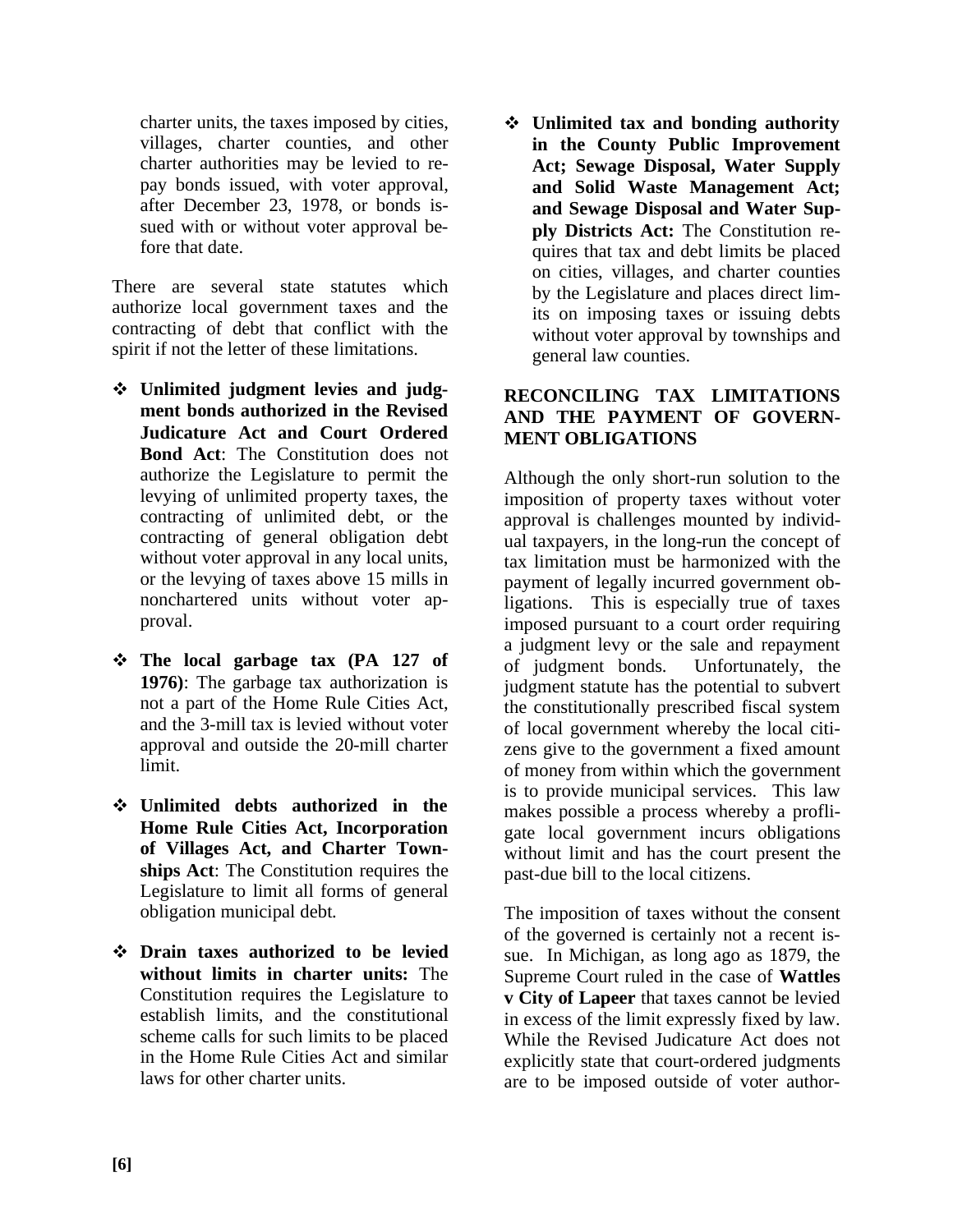ized limits, unfortunately this has become an accepted practice in recent years.

Property tax limits expressly fixed by law would be respected if the courts only authorized the tax collecting agent of the government to set aside a portion of the next regular property tax levy sufficient to satisfy the judgment. The judgment would be paid, therefore, from within the taxing authority granted by the voters. This would turn the judgment statute from what some have interpreted to be a law granting the judiciary independent taxing authority to a law granting the judiciary power to "garnishee" a part of the next property tax levy of the local government. It would also put local public officials on notice that they no longer have an unlimited charge account at taxpayer expense, and that they are required to finance government operations from within existing revenue sources.

A recent Benton Harbor case can be used for illustrative purposes. In August 1984, the Berrien County Circuit Court ordered the city to impose a judgment levy each year for the next thirty years to finance a \$2.6 million unfunded liability in the police and fire pension fund. This amounted to a 4.25 mill property tax in 1985. With a city charter authorized tax limit of 20 mills for municipal purposes, the court order could have required that 4.25 mills of the 20-mill property tax be contributed to the pension fund. The city would then have been required to finance municipal services with the remaining 15.75 mills, rather than being able to levy 20 mills for municipal services and an additional 4.25 mills for the pension fund. The satisfaction of the judgment, in effect, would become a first budget obligation in the fiscal year following the judgment order. Under this arrangement, the legally incurred obligations of the government would have been satisfied without exceeding the voterapproved tax limits. This kind of harmonizing of the two requirements was set forth by the Michigan Supreme Court in the **Morley Brothers** decision in 1945 and continues to be referenced whenever the courts confront such an issue.

The Revised Judicature Act also authorizes the issuance of court-ordered bonds to satisfy judgments, and a similar concept can be used to harmonize the repayment of the bonds with voter-imposed tax limits. If a judgment is so large that a one-time garnishment would inflict financial hardship on the local government, the court could order the issuance of judgment bonds. Repayment of the principal and interest due each year on the bonds would become a first budget obligation -- to be paid from within existing taxing authority. The local government could seek voter approval of the bond issue, thereby pledging the full faith and credit (and unlimited taxing authority) of the issuing governmental unit. This procedure was used by the Dearborn School District in 1985 to satisfy a judgment against the school district involving the overpayment of school property taxes by the Ford Motor Company. Since any judgment bonds impose a direct obligation on the issuing governmental unit, these bonds should be subject to any voter-imposed debt limitation. If the unused debt authority within the limit is insufficient to satisfy the judgment, new bonds could be issued in concert with the retirement of previously issued debt.

This same procedure could be used for bonds issued to construct and maintain sewage systems, solid waste facilities, etc., under the Court Ordered Bond Act. The act currently authorizes local units to issue only revenue bonds (that do not impose any general obligation on the issuing municipality) when the local unit acts without a court order. There seems to be little justification for a court to order the issuance of full faith and credit bonds when revenue bonds (to be repaid from user charges) will serve the same purpose. In addition, the constitutional guar